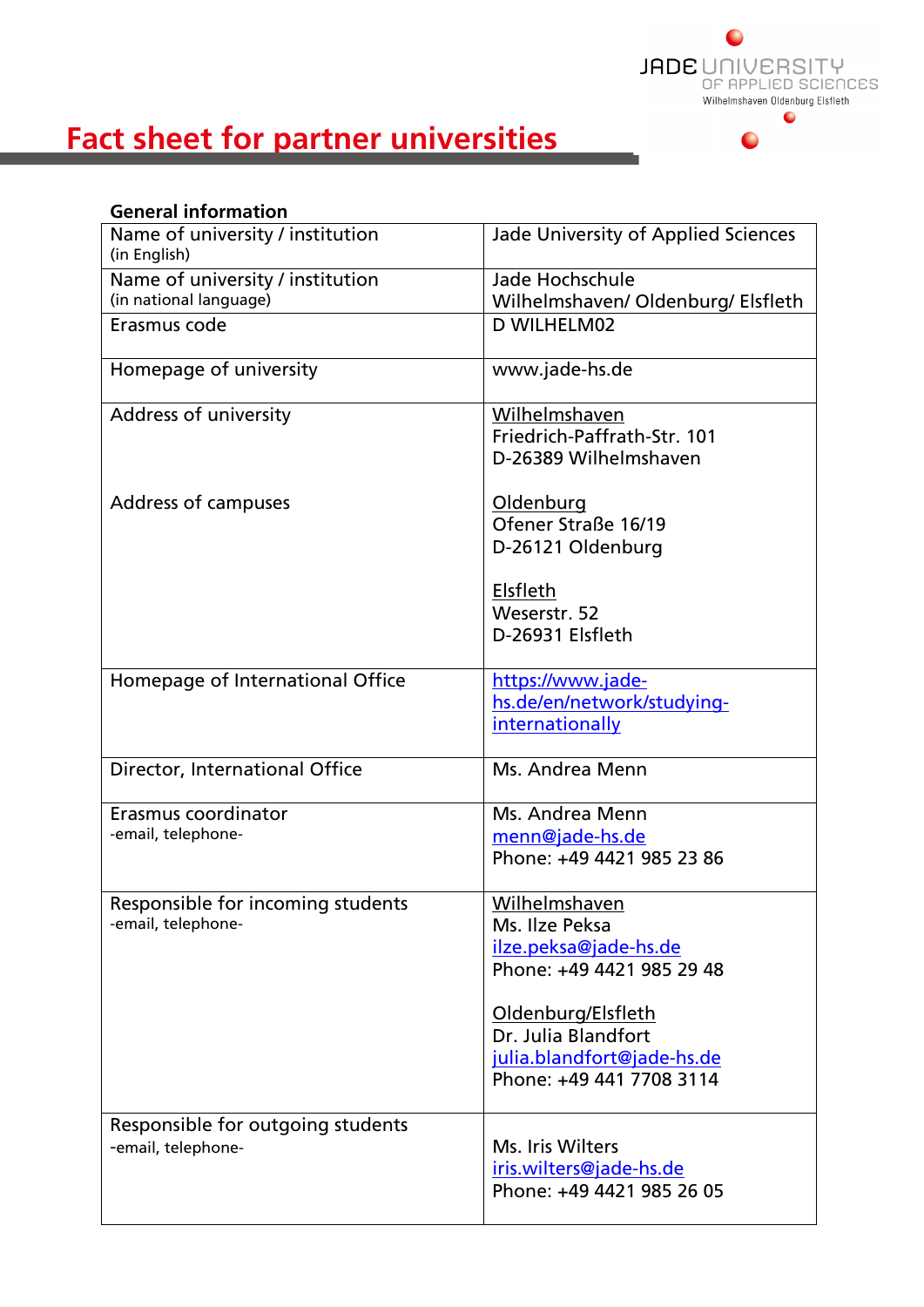| Other staff<br>-email, telephone- | https://www.jade-<br>hs.de/en/network/studying-<br>internationally/international-office |
|-----------------------------------|-----------------------------------------------------------------------------------------|
|                                   |                                                                                         |

## **Academic term**

| How many terms per year?                  | $\overline{2}$                                                |
|-------------------------------------------|---------------------------------------------------------------|
| Lecture periods                           | Summer term: 1st March till mid-                              |
|                                           | June                                                          |
|                                           | Winter term: 20 <sup>th</sup> September till 23 <sup>rd</sup> |
|                                           | December                                                      |
| Exam periods                              | Summer term: mid-June till mid-July                           |
|                                           | Winter term: January                                          |
| Orientation days                          | Oldenburg<br>Yes, in<br>and                                   |
|                                           | Wilhelmshaven 2 days<br>before                                |
|                                           | lectures start                                                |
| Language of instruction                   | German, English                                               |
|                                           |                                                               |
| List of English lectures can be found at: | https://www.jade-                                             |
|                                           | hs.de/en/network/studying-                                    |
|                                           | internationally/students-from-                                |
|                                           | abroad/studying-at-jade/exchange-                             |
|                                           | semester                                                      |
| Can lectures be chosen cross-faculty?     | Yes                                                           |

## **Application**

| <b>Required application documents</b>  | Proof of admission at the home<br>university or institution<br>Current transcript with GPA<br>Passport photo<br>Copy of your ID or passport<br>Proof of scholarship / grant from<br>your home university<br>Proof of EU health insurance<br>membership (for EU members<br>only) |
|----------------------------------------|---------------------------------------------------------------------------------------------------------------------------------------------------------------------------------------------------------------------------------------------------------------------------------|
| Application documents can be found at: | Via e-mail                                                                                                                                                                                                                                                                      |
| <b>Application Deadline</b>            | Summer term: 15 <sup>th</sup> December<br>Winter term: 15 <sup>th</sup> June                                                                                                                                                                                                    |

## **Language requirements**

| Specific language requirements for<br>incoming students       | German B1, English B1                                                                               |
|---------------------------------------------------------------|-----------------------------------------------------------------------------------------------------|
| Language preparation available                                | Yes, German Summer course                                                                           |
| Contact person for language preparation<br>-email, telephone- | <b>German Summer Course</b><br>Ms. Ilze Peksa<br>ilze.peksa@jade-hs.de<br>Phone: +49 4421 985 29 48 |